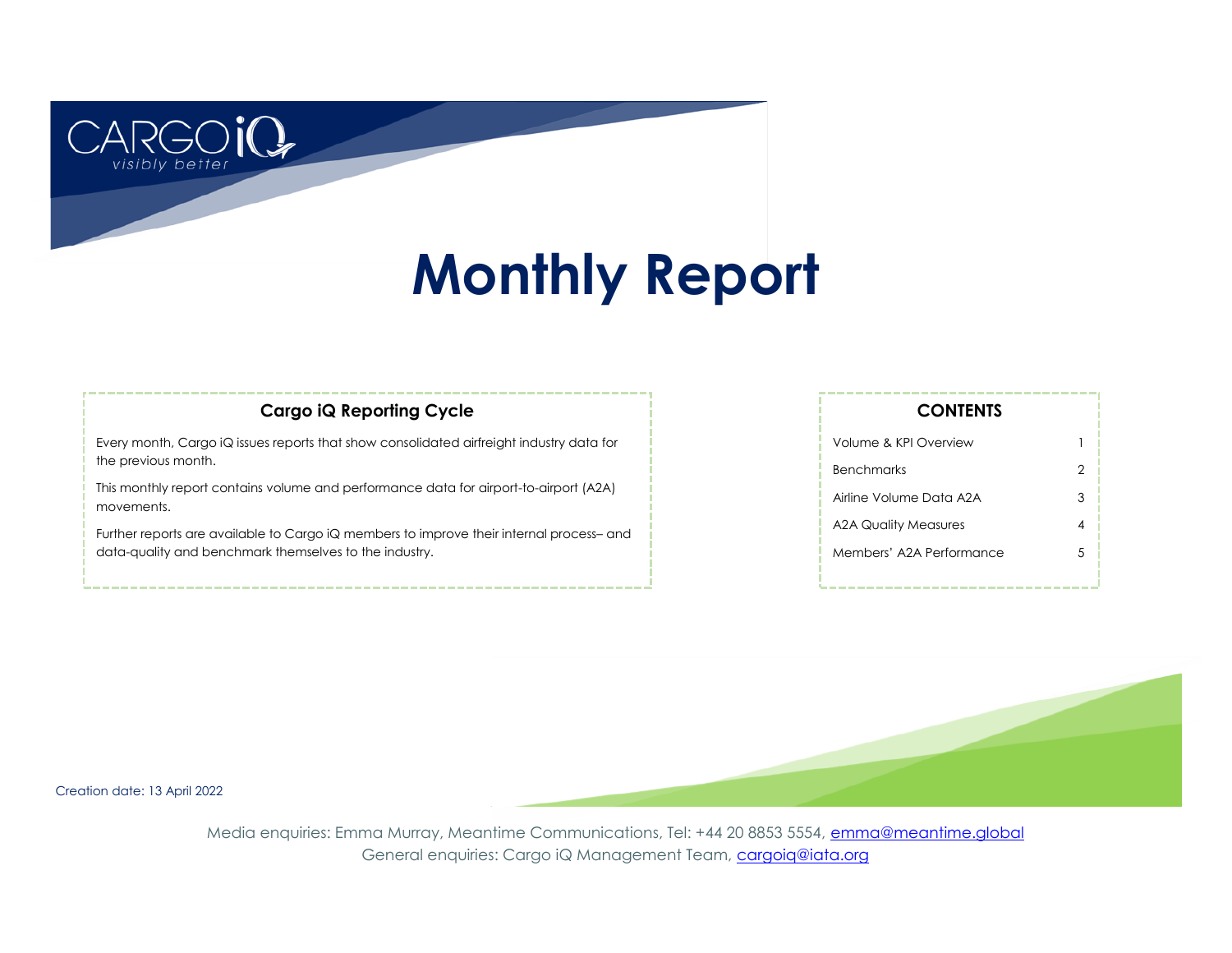

### **Volume & KPI Overview - Mar 2022**

| <b>Airport to Airport</b> | <b>This Month</b> | Difference to<br>previous month | Difference to<br>previous year | 13 month Trend |
|---------------------------|-------------------|---------------------------------|--------------------------------|----------------|
| <b>Shipments Measured</b> | 1,049,239         | $+157,816$ $(+18\%)$            | $(+ 8\%)$<br>$+81,745$         |                |
| $%$ NFD                   | 78%               | $+1\%$                          | $-3\%$                         |                |

| Door to Door       | <b>This Month</b> | Difference to<br>previous month | Difference to<br>previous year | 13 month Trend |
|--------------------|-------------------|---------------------------------|--------------------------------|----------------|
| Shipments Measured | 321,779           | $+54,305$<br>$(+ 20 \, %)$      | $+48,063$<br>$(+ 18, 96)$      |                |
| $%$ POD            | 69%               | $-1$ %                          | $-9\%$                         |                |

### **GLOSSARY**

NFD - Measure of on time 'Notification of freight and data\* availability' at destination.

POD - Measure of freight delivered to consignee when promised.

A2A - Airport to airport

D2D - Door to Door

|                 | Number of A2A shipments measured for March 2022 see an increase<br>in comparison to the previous months. Numbers are not drastically<br>higher than last year as has been the recent trend.                                                                                                            |  |
|-----------------|--------------------------------------------------------------------------------------------------------------------------------------------------------------------------------------------------------------------------------------------------------------------------------------------------------|--|
| Data<br>Summary | D2D shipment count for January 2022 saw an increase against<br>previous month and against last year. One Forwarder member is<br>changing IT systems, which has affected the tally. Another Forwarder<br>member has left in the beginning of 2022 which has also affected the<br>total Forwarder tally. |  |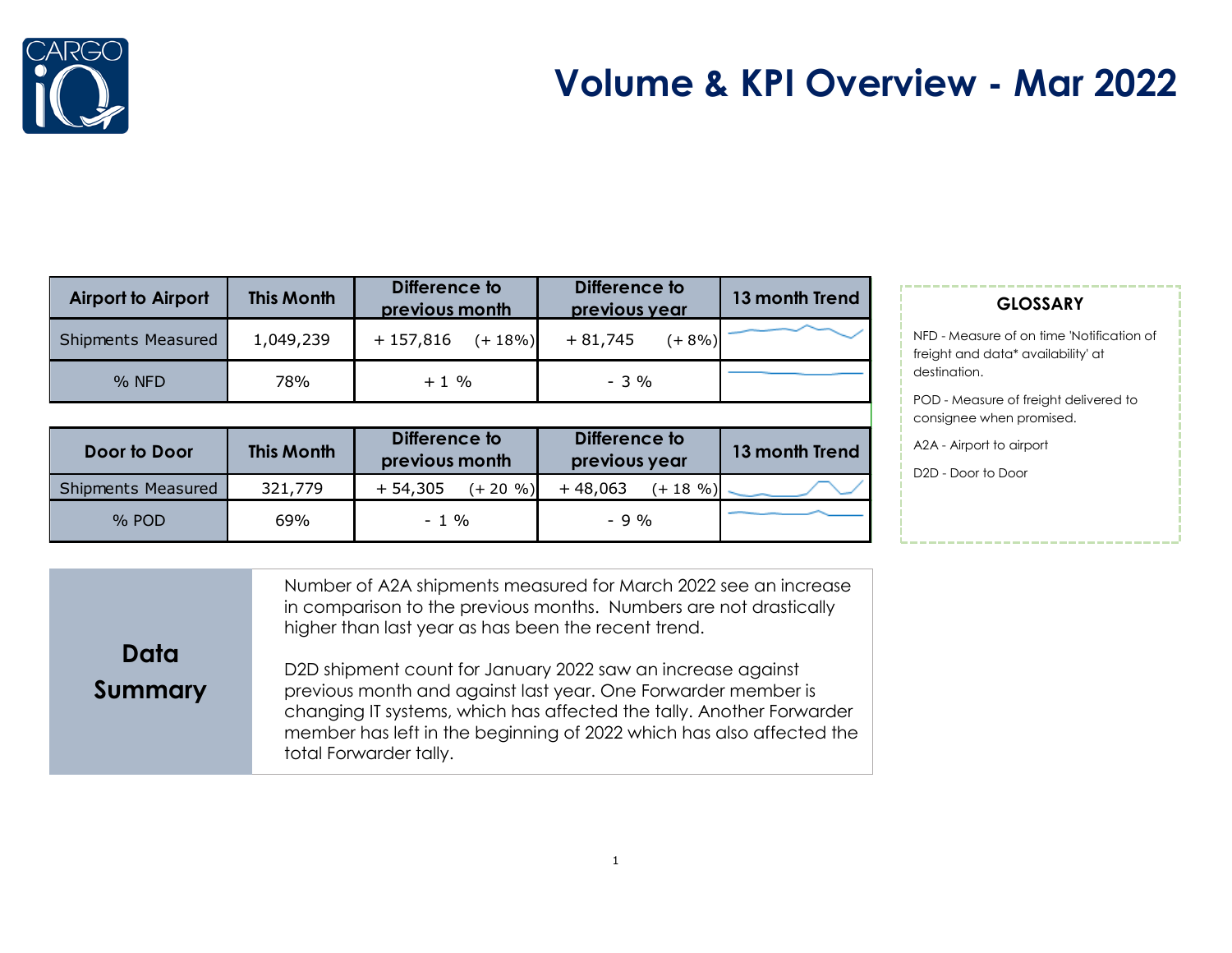

### **Benchmarks - Mar 2022**

This benchmark is illustrating the time it takes to satisfy the NFD KPI to 90% and

the average time to complete the NFD (from ARR)

#### **Reporting Airlines**: 23

One airline is still to implement the ARR as a mandatory milestone to be reported. **Reporting Airlines**: 23

### **Import Performance % NFD Performed Within 6 Hours of Arrival**

#### **Time to complete NFD to 90% (Blue Line) Average Time to complete NFD (Orange Line)** 9:04 5:17 **Import Performance Average Time To Complete (%) NFD** Oct-21 Nov-21 Dec-21 Jan-22 Feb-22 Mar-22 01:55 04:19 06:43 09:07 11:31 **# Shipments Measured % NFD performed within 6 Hours of Plan ARR (Blue Line) % NFD performed within 6 Hours of Actual ARR (Orange Line)** 857,886 857,886 83% Oct-21 Nov-21 Dec-21 Jan-22 Feb-22 Mar-22 61% 66% 71% 76% 81%

|                                     |        | <b>Average A2A Journey</b><br><b>Time</b> |                                           |                                  |  |
|-------------------------------------|--------|-------------------------------------------|-------------------------------------------|----------------------------------|--|
|                                     | Month  | # Shipments                               | <b>Average RCS to</b><br>NFD Time [hh:mm] | 63:36<br>62:24<br>61:12<br>60:00 |  |
| <b>Reporting Airlines (A2A): 23</b> | Oct/21 | 1,040,852                                 | 60:38                                     | 58:48                            |  |
|                                     | Nov/21 | 976,056                                   | 62:14                                     | 57:36                            |  |
|                                     | Dec/21 | 989,362                                   | 63:33                                     | 56:24                            |  |
|                                     | Jan/22 | 878,337                                   | 58:30                                     | 55:12                            |  |
|                                     | Feb/22 | 825,905                                   | 61:07                                     |                                  |  |
|                                     | Mar/22 | 976,069                                   | 59:44                                     |                                  |  |



2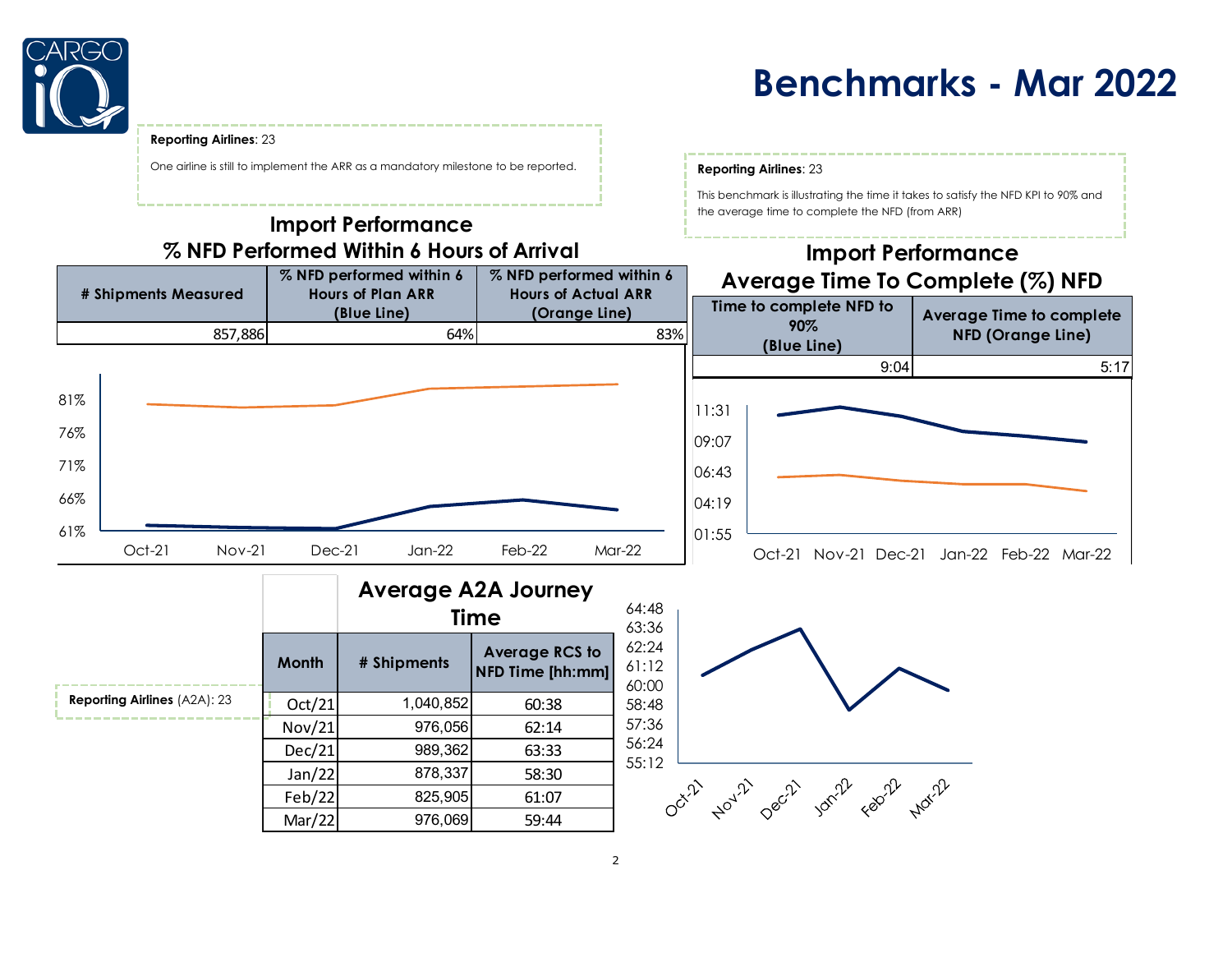

### **Airline Volume Data A2A - Mar 2022**



**Partner** Shipments from reporting Forwarders carried by reporting Airlines across agreed lanes. **Network** All other shipments measured to Cargo iQ standards by reporting Airlines.

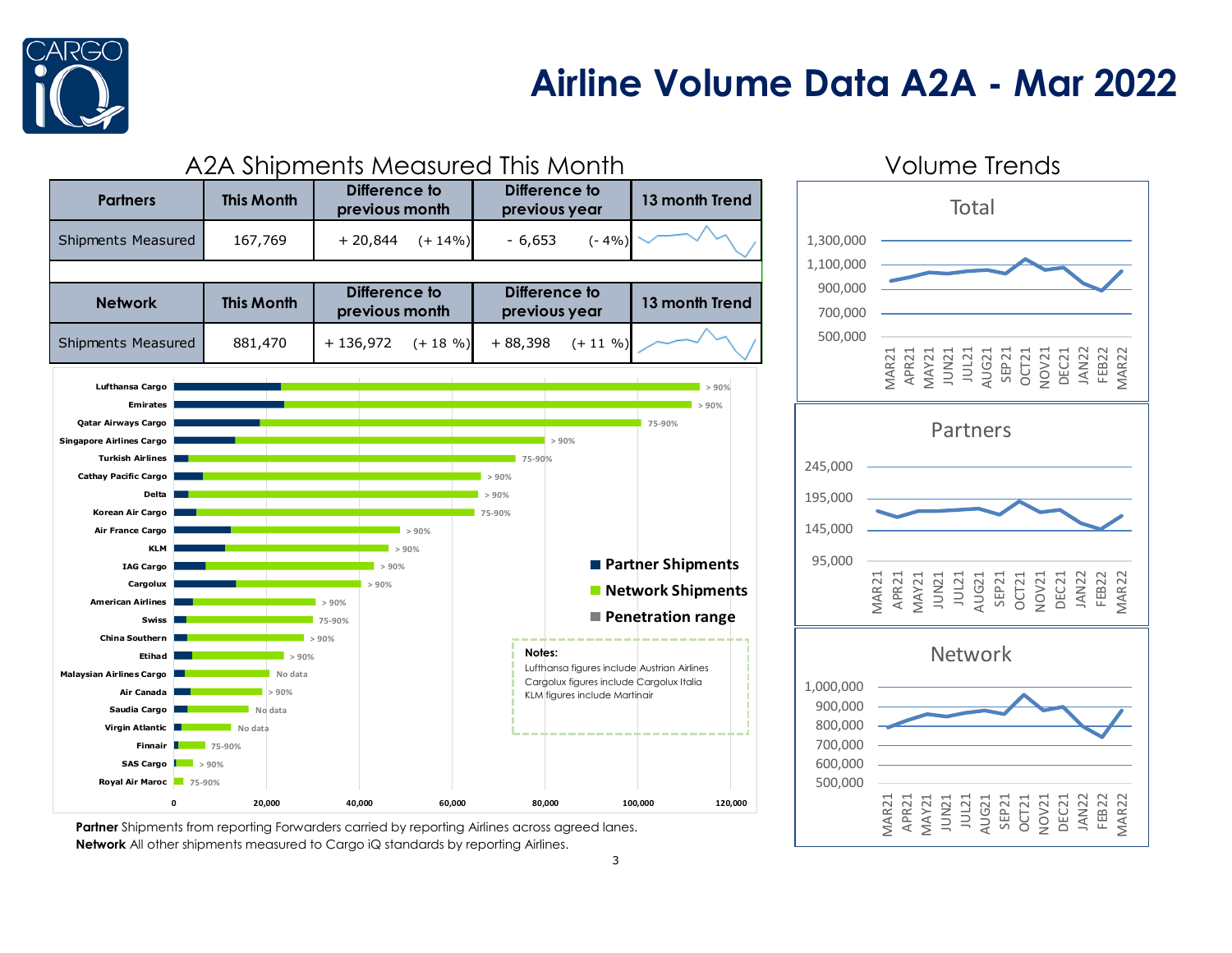

### **Quality Measures A2A - Mar 2022**

| <b>Total</b> | <b>This Month</b> | V. Last<br>Month                      | V. Last<br>Year | Partner          | <b>This Month</b> | V. Last<br><b>Month</b> | V. Last<br>Year                           | <b>Network</b> | <b>This Month</b> | V. Last<br><b>Month</b> | /. Last<br>Year |
|--------------|-------------------|---------------------------------------|-----------------|------------------|-------------------|-------------------------|-------------------------------------------|----------------|-------------------|-------------------------|-----------------|
| % FWB        | 39%               | $\%$<br>$\overline{\phantom{0}}$<br>- | $\%$<br>- 1     | 07<br>FWB        | 83%               | $2\%$<br>- 1            | $\%$<br>- 4                               | $%$ FWB        | 31%               | $\frac{0}{0}$           | $3\%$           |
| % NFD        | 78%               | %<br>+                                | $\%$            | <b>NFD</b><br>07 | 77%               | $+0$ %                  | $\frac{0}{0}$<br>$\overline{\phantom{0}}$ | 07<br>% NFD    | 78%               | $\%$                    | 3%<br>$\sim$    |

Partner Shipments from reporting Forwarders carried by reporting Airlines across agreed lanes. Network All other shipments measured to Cargo iQ standards by reporting Airlines.



FWB - Measure of booking quality and accuracy of electronic data.

NFD - Measure of on time freight and document\* availability' at destination. (\* - paper documents or electronic shipment data)

Both measures are based on individual agreements between airlines and forwarders.